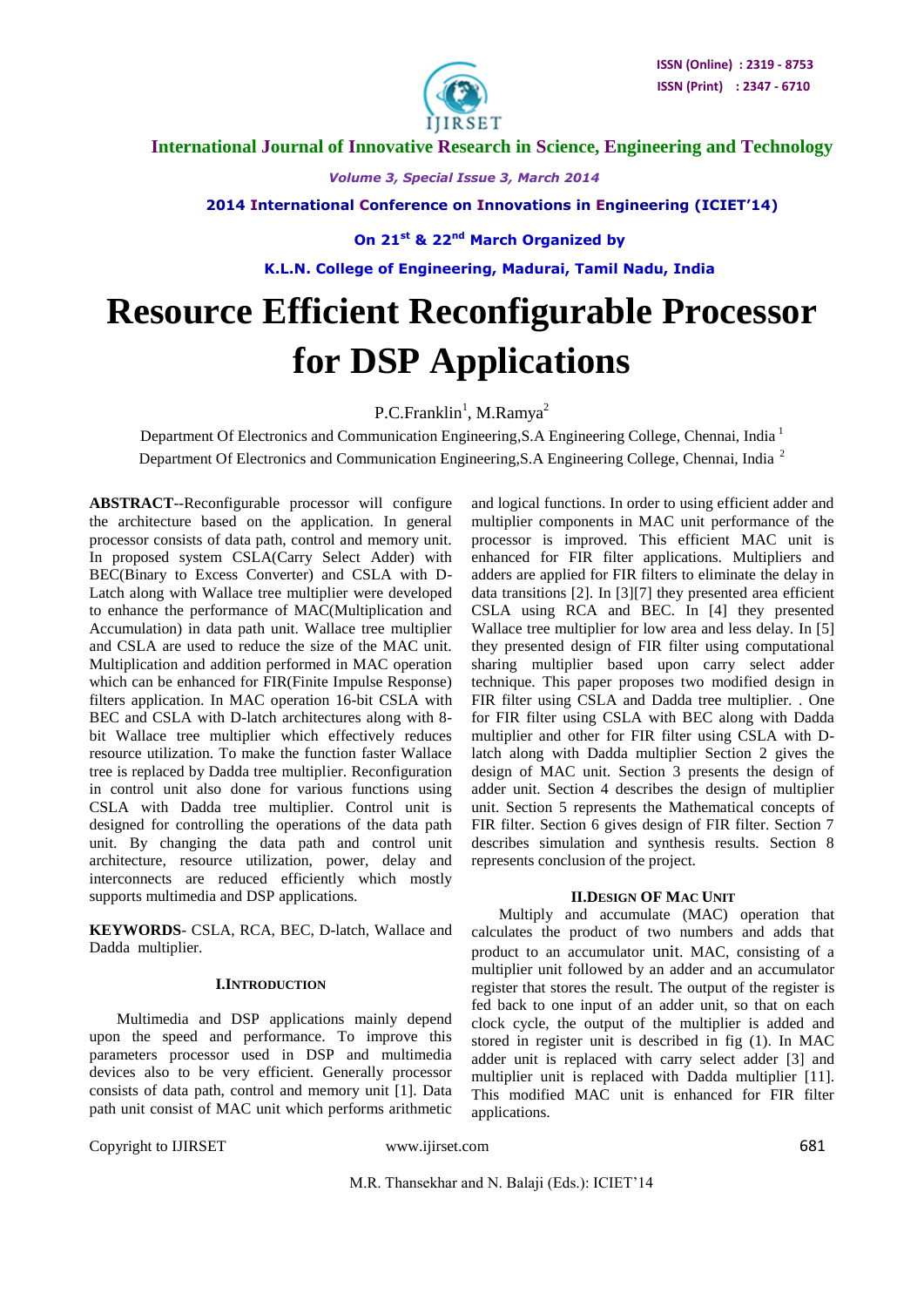### **Resource Efficient Reconfigurable Processor for DSP Applications**



*Fig.1. Structure of MAC unit*

# III. **ADDER DESIGN**

 MAC unit has adder section which uses efficient carry select adder. Carry select consists of two sets of Ripple Carry Adder (RCA) one for carry being zero and another for carry being one and multiplexer which can selects carry input for next stage whether the carry is zero or one.

### *A. BASIC 16-BIT CARRY SELECT ADDER:*

 CSLA consists of two inputs A and B with 16 bit each. From the figure X its clear that 16 bit input is separately given to RCA. Based on the first RCA carry output it is fed as the carry input to the next RCA and the multiplier, sum considered as a direct output. Similarly the carry and 16 bit sum output is received. CSLA structure consists of two sets of Ripple Carry adders [3][7] . Upper RCA for carry Cin=0 and lower RCA for carry Cin=1 both produces different carry output. Carry output of upper and lower RCA is connected to multiplexer which can select the carry input for the next stage shown in fig (2).



 *Fig. 2. 16-bit Carry select Adder*

# *B. 16-BIT CSLA USING BEC:*

 Basic CSLA structure can produces more delay and also resource utilization is high because it uses two sets of RCA for its operation. To avoid this problem CSLA uses Binary to Excess-1(BEC) Code converter for its operation  $[3] & [7]$ . One RCA produces carry Cin=0 and another

Here BEC is used instead of RCA with Cin=1 is shown in fig (3). Use of Cin=0 is avoided due to this delay for each operation is reduced. This can occupy less resource as compared with basic CSLA. Remaining operations are of same as that of basic CSLA.



M.R. Thansekhar and N. Balaji (Eds.): ICIET'14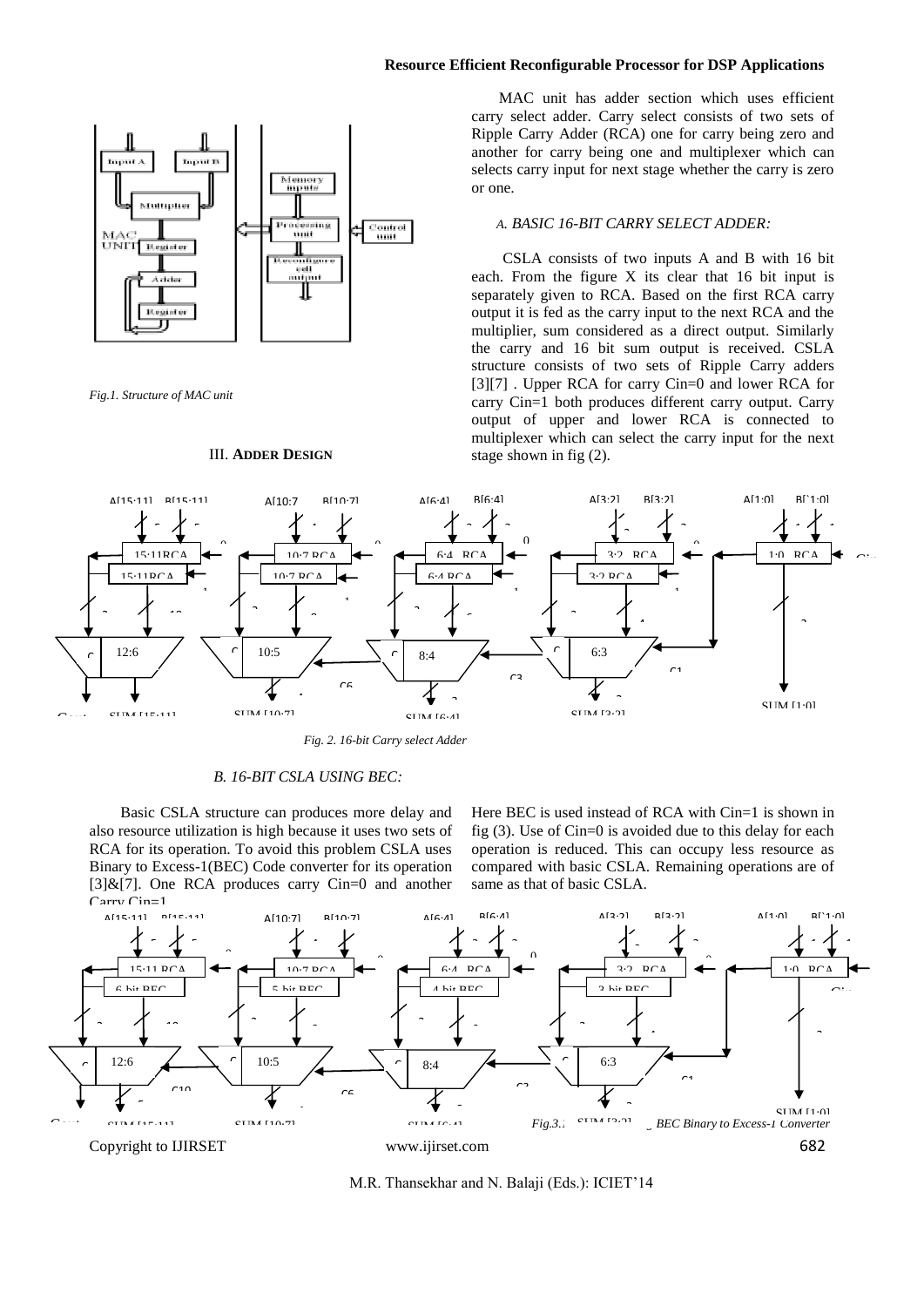# *C. 16-BIT CSLA USING D-LATCH*

In CSLA with D-latch architecture depends upon

clock signal [9]. It can produce carry signal only when the clock input is enable otherwise it will not produce output. So no need to give any separate carry inputs for its operation. When En=1 RCA will calculate the output for Cin=1 and store this value in D-latch. When En=0 then the RCA will calculate the output for Cin=0 and stores in D-latch but the output will not change which will be in same state as that of previous stage which is shown in fig(5). This can produces less delay as compared with CSLA with RCA structure.

# **IV. MULTIPLIER DESIGN**

 Multipliers are more energy consuming elements in processor design. In order to select the efficient multiplier components it is possible to reduce the delay as well as resource utilization. In this project describes two multipliers Wallace tree and Dadda multiplier. Both techniques are used for reduction of partial product stage in multiplication operation.

The basic function of CSLA with BEC is Shown in fig(4). It consists of 4-bit BEC and 8:4 multiplexer. Multiplexer receives two inputs one for zero and another for one. Zero is direct input for multiplexer and one is BEC output. BEC performs shift by 1 operation. Multiplexer can selects either direct input or BEC output for the next stage.



### *Fig.4. 4-bit BEC operation*



### *Fig.5.16-bit CSLA using D-latch*

# *A. WALLACE TREE MULTIPLIER*

# Copyright to IJIRSET www.ijirset.com 683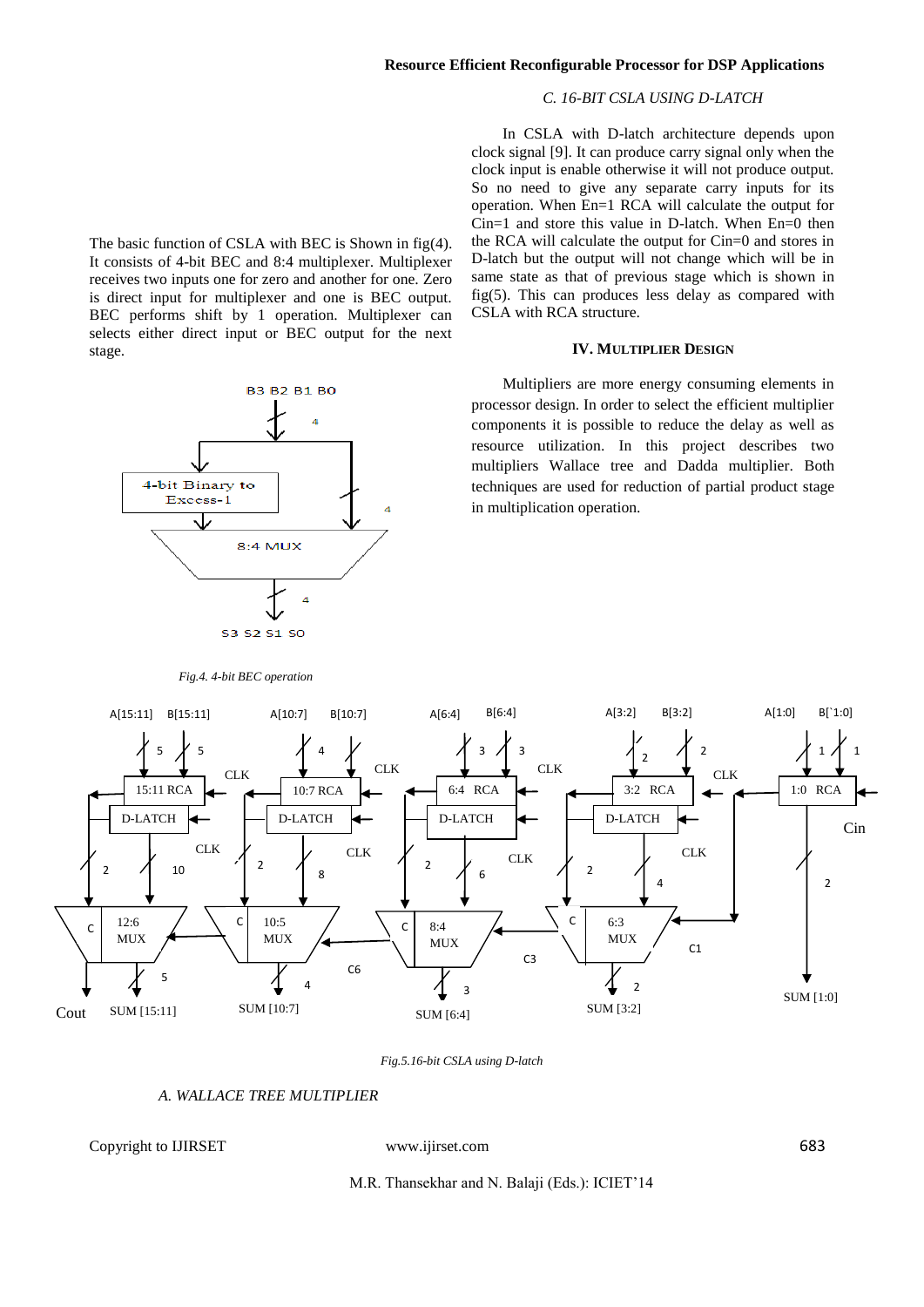### **Resource Efficient Reconfigurable Processor for DSP Applications**

 Wallace tree is an implementation of adder tree designed mainly for reducing propagation delay for each stage operations. It has follows three stages such as partial product generation stage, compression and reduction. The fig(6) shows the operation of Wallace tree multiplier. Here uses (8×8) Wallace tree multiplier[4]. Multiply each bit of the argument by each bit of the other; Which can generates 8 set of partial products in row order. Depending on position of the multiplier bits the wires carry different weights. Reduce the number of partial products by layer of full adder and half adder. In this full  $X_2$   $X_4$   $X_5$   $X_4$   $X_5$   $X_2$   $X_1$   $X_0$ 





### *B. DADDA TREE MULTIPLIER*

 In Wallace tree method the partial products are reduced as soon as possible. In Dadda's tree multiplier does the minimum reduction at each level to perform

Copyright to IJIRSET www.ijirset.com 684

.

adder is implemented using 3:2 compression technique and half adder is implemented using 2:2 compression technique. Group the wires into two and three columns respective of half and full adder and add them using carry propagation adder. It can uses minimum number of carry propagation adder for final reduction stage. In carry propagation method carry of previous stage is added with the sum of next stage. This algorithm can be mainly developed for reducing the propagation delay for each stage compared with existing multipliers techniques.

reduction in the same number of levels as required by Wallace tree multiplier is shown in fig (7). Dadda tree algorithm[8] follows three levels like Wallace tree multiplier such as generation of partial products, compression and reduction Unlike Wallace tree multiplier, Dadda multiplier algorithm requires more carry look ahead adder at final reduction level thus the operation is faster and delay is less as compared with Wallace tree algorithm. There are four reduction stages takes place such as  $h = 8,6,4,3$  and 2.



*Fig.7. (8×8) Dadda Tree Multiplier*

# V. MATHEMATICAL CONCEPTS USED IN FIR FILTER **DESIGN**

 Filters are very important part of signal processing applications. Filters are used for signal separation and for signal restoration. In general filtering is described by simple convolution operation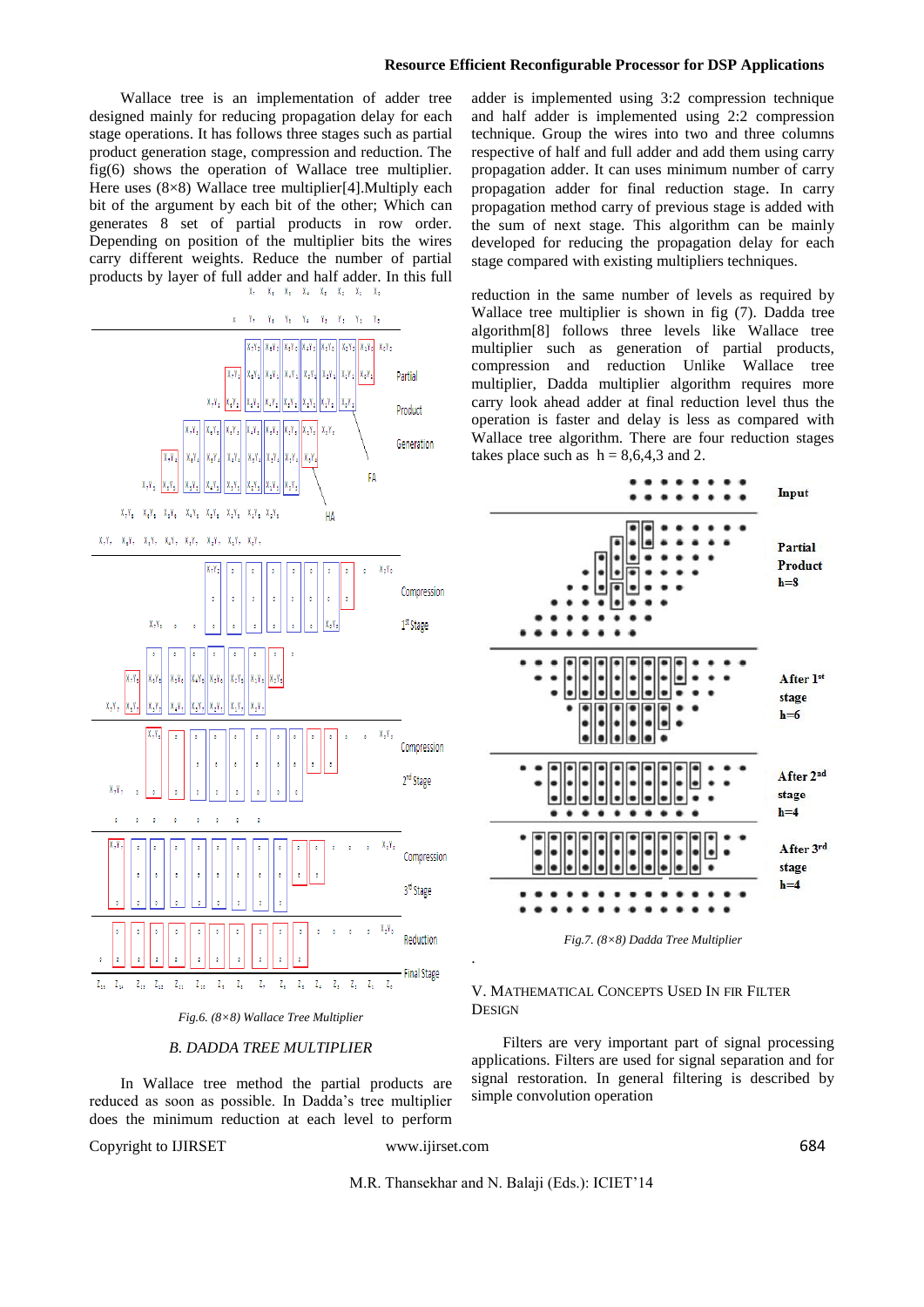**Resource Efficient Reconfigurable Processor for DSP Applications**

$$
y(n) = x(n)*f(n) = \sum_{k=0}^{n} f(k)x(n-k)
$$

$$
=\sum_{k=0} x(k)f(n-k) \qquad (1)
$$

The straight forward way of implementing LTI (Linear Time Invariant) FIR filter is finite convolution of input series  $x(n)$  with impulse response coefficients which is given by

$$
y(n) = x(n)^*f(n) \tag{2}
$$

### VI**. DESIGN OF FIR FILTER**

 FIR filters are used in signal processing applications. Filter structure consists of delay element, adder and multiplier elements. The adder is replaced using carry select adder and multiplier is replaced using Dadda tree multiplier is shown in fig (8).



*Fig.8. 4-tap FIR filter*

 There are two FIR filter structures are developed one is CSLA with BEC along with Dadda multiplier and another is CSLA with D-latch along with Dadda tree multiplier. Here  $X(n)$  is input coefficient and  $Y(n)$  is output filter coefficient. Both can produces less delay as well as consume less resource for its operation.

### VII. **SIMULATION AND SYNTHESIS RESULTS**

 We perform the simulation and synthesis and summarize the results of all adders and multipliers. Functional verification of all the adders and multipliers are performed and these modified architectures are applied in 4-tap FIR filter finally results are summarized.

$$
=\sum_{k=0}^{L-1} f(k)x(n-k)
$$
 (3)

Here L is the length of FIR filter, L is the length of FIR filter,  $h(n)$  is filter impulse response coefficients,  $x(n)$  is input sequence and  $y(n)$  is output of FIR filter. The above equations can also expressed in Z domain as

$$
Y(z) = x(z) H(z)
$$
 (4)

Where  $H(z)$  is the transfer function of FIR filter.  $X(z)$  is input filter coefficient. Y(z) is output filter coefficient.

| Messages                           |                  |                  |  |
|------------------------------------|------------------|------------------|--|
| fir_csa_bec_dadda/x 00000011<br>т. |                  | 00000011         |  |
| fir_csa_bec_dadda                  |                  |                  |  |
|                                    |                  |                  |  |
| fir_csa_bec_dadda                  |                  |                  |  |
| /fir_csa_bec_dadda<br>Ŧ            | 00000011         | 00000011         |  |
| /fir_csa_bec_dadda<br>Ŧ            | 00000011         | 00000011         |  |
| /fir_csa_bec_dadda<br>Ŧ            | 00000011         | 00000011         |  |
| /fir_csa_bec_dadda<br>Ŧ            | 00000011         | 00000011         |  |
| /fir_csa_bec_dadda/y<br>Ŧ          | 0000000000100100 | 0000000000100100 |  |
| /fir_csa_bec_dadda<br>Ŧ            | 0000000000001001 | 0000000000001001 |  |
| /fir_csa_bec_dadda<br>Ŧ            | 0000000000001001 | 0000000000001001 |  |
| /fir_csa_bec_dadda<br>Ŧ.           | 0000000000010010 | 0000000000010010 |  |
| /fir_csa_bec_dadda<br>Ŧ            | 0000000000001001 | 0000000000001001 |  |
| /fir_csa_bec_dadda<br>Ŧ            | 0000000000011011 | 0000000000011011 |  |
| /fir_csa_bec_dadda<br>Ŧ            | 0000000000001001 | 0000000000001001 |  |
| /fir_csa_bec_dadda<br>Ŧ            | 00000011         | 00000011         |  |
| /fir_csa_bec_dadda<br>Ŧ            | 00000011         | 00000011         |  |
| /fir_csa_bec_dadda<br>Ŧ            | 00000011         | 00000011         |  |
| fir_csa_bec_dadda                  | 0                |                  |  |
| /fir_csa_bec_dadda                 | $\overline{0}$   |                  |  |
| fir_csa_bec_dadda                  | 0                |                  |  |
|                                    |                  |                  |  |

*Fig.9. Simulation output for FIR filter using CSLA using BEC and Dadda tree multiplier*

Fig.9 shows the output for 4 tap FIR filter using CSLA with BEC and Dadda tree multiplier. Here X is 8-bit input coefficient that is multiplied with 8 bit multiplier filter coefficients h0, h1, h2 and h3 produces 16-bit output. Both are sum together and produce filter output Y. Here multiplier uses Dadda tree multiplier and adder unit uses CSLA with BEC.

Fig.10 shows the output for 4 tap FIR filter using CSLA with D-latch and Dadda tree multiplier. Here X is 8-bit input coefficient that is multiplied with 8 bit multiplier filter coefficients h0, h1, h2 and h3 produces 16-bit output. Both are sum together and produce filter output Y. Here multiplier uses Dadda tree multiplier and adder unit uses CSLA with D-latch.

Copyright to IJIRSET www.ijirset.com 685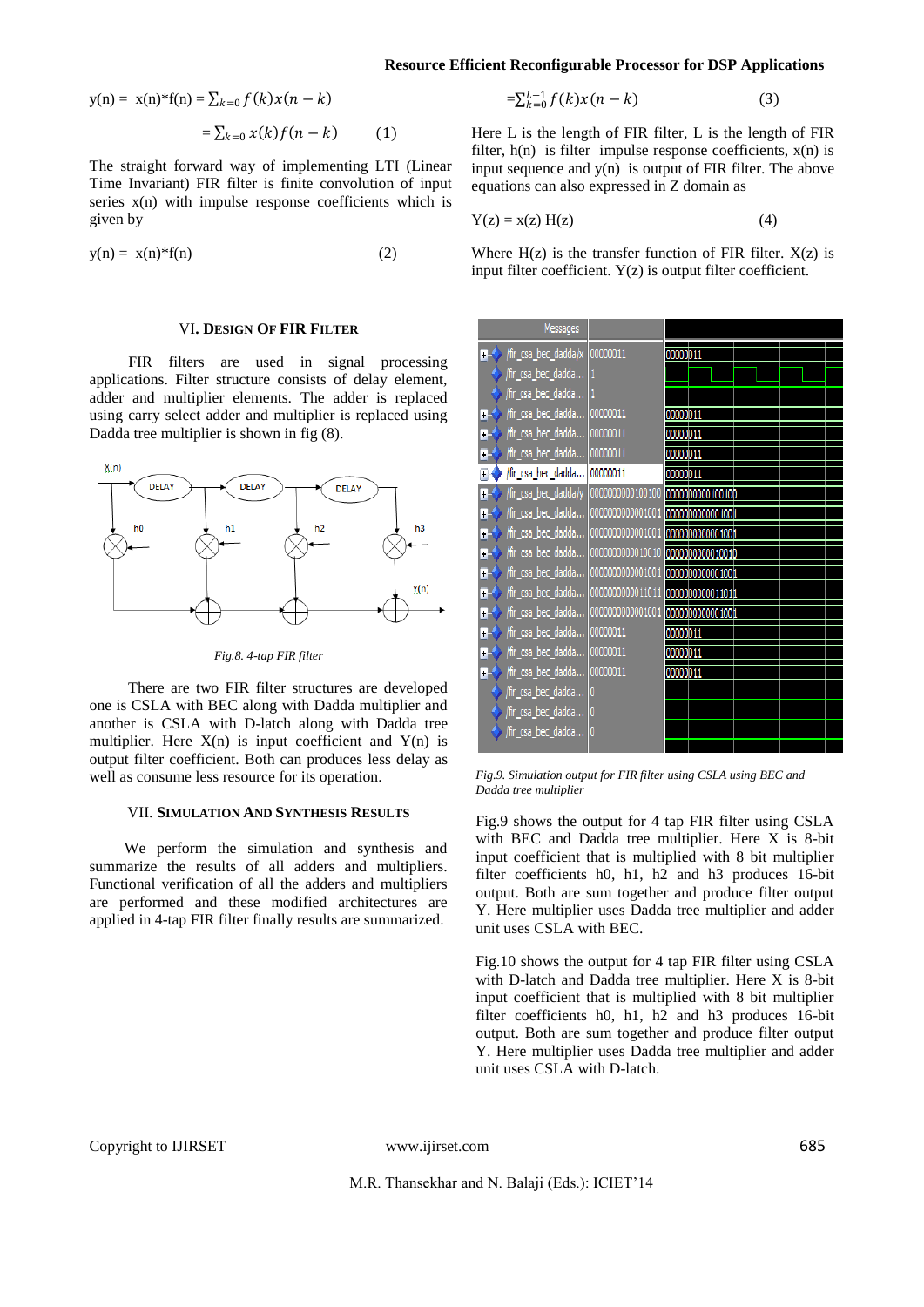### **Resource Efficient Reconfigurable Processor for DSP Applications**

| Messages                    |                  |                  |
|-----------------------------|------------------|------------------|
| /fir_csa_latch_dadd<br>F.   | 00000100         | 00000 100        |
| /fir_csa_latch_dadd         |                  |                  |
| /fir_csa_latch_dadd         |                  |                  |
| Ŧ                           |                  | 00000 100        |
| /fir_csa_latch_dadd<br>퐈    | 00000100         | 00000 100        |
| /fir_csa_latch_dadd…<br>E   | 00000100         | 00000 100        |
| Ŧ                           |                  | 00000 100        |
| /fir_csa_latch_dadd<br>Ŧ    | 0000000001000000 | 0000000001000000 |
| /fir_csa_latch_dadd<br>B    | 0000000000010000 | 0000000000010000 |
| /fir_csa_latch_dadd<br>Ŧ    | 0000000000010000 | 0000000000010000 |
| /fir_csa_latch_dadd<br>Ŧ    | 0000000000100000 | 0000000000100000 |
| /fir_csa_latch_dadd…  <br>B | 0000000000010000 | 0000000000010000 |
| /fir_csa_latch_dadd<br>E    | 0000000000110000 | 0000000000110000 |
| /fir_csa_latch_dadd<br>E    | 0000000000010000 | 0000000000010000 |
| /fir_csa_latch_dadd…_<br>Ŧ  | 00000100         | 00000 100        |
| Ŧ                           |                  | 00000 100        |
| /fir_csa_latch_dadd<br>F.   | 00000100         | 00000 100        |
| /fir_csa_latch_dadd         |                  |                  |
| /fir_csa_latch_dadd 0       |                  |                  |
| /fir_csa_latch_dadd…        | 0                |                  |
|                             |                  |                  |

*Fig.10. Simulation output for FIR filter using CSLA using D-latch and Dadda tree multiplier*

# *COMPARISON OF ADDER AND MULTIPLIER ARCHITECTURES*

 After observation of simulation waveforms, synthesis is performed for calculation of delay and area and comparison of adder and multiplier architectures are made in terms of area and delay and listed in the below table. From the comparison it's clear that the area and delay is very much less in proposed adder and multiplier techniques. These modified units are used in MAC which has to be enhanced for FIR filter applications.

TABLE 1 COMPARISON OF ADDER ARCHUTECTURES

| <b>Parameters</b>           | <b>Basic</b><br><b>CSLA</b> | <b>CSLA</b><br>using BEC | <b>CSLA</b> using<br>D-latch |
|-----------------------------|-----------------------------|--------------------------|------------------------------|
| Number of<br>gates used     | 30                          | 28                       | 18                           |
| <b>Destination</b><br>paths | 662                         | 437                      | 365                          |
| Delay(ns)                   | 7.195                       | 7.370                    | 5.984                        |

From the above mentioned table delay and resource utilization is less in CSLA with BEC and CSLA with Dlatch compared with basic CSLA.

| TABLE 2                               |  |
|---------------------------------------|--|
| <b>COMPARISON OF MULTIPLIER UNITS</b> |  |

| <b>Parameters</b>              | <b>Wallace Tree</b><br><b>Multiplier</b> | Dadda Tree<br><b>Multiplier</b> |
|--------------------------------|------------------------------------------|---------------------------------|
| <b>Number of gates</b><br>used | 64                                       | 56                              |
| <b>Destination</b><br>paths    | 8867                                     | 5943                            |
| Delay(ns)                      | 11.531                                   | 9.377                           |

From the above mentioned table delay and resource utilization is less in Dadda multiplier compared with Wallace tree multiplier.

### TABLE 3

| <b>Parameters</b>                                                                     | <b>Number of gates</b> | Delay(ns) |
|---------------------------------------------------------------------------------------|------------------------|-----------|
|                                                                                       | used                   |           |
| <b>FIR filter</b><br>using CSLA-<br><b>BEC</b> and<br><b>Wallace</b><br>multiplier    | 333                    | 16.957    |
| <b>FIR</b> filter<br>using CSLA-<br>D-latch $\&$<br><b>Wallace tree</b><br>multiplier | 312                    | 15.889    |
| <b>FIR</b> filter<br>using CSLA-<br><b>BEC</b> and<br>Dadda tree<br>multiplier        | 308                    | 13.566    |
| <b>FIR filter</b><br>using CSLA-<br>D-latch and<br>Dadda tree<br>multiplier           | 272                    | 12.999    |

From the above table it is clear that delay and resource utilization is less in FIR filter with CSLA-BEC,D-latch

Copyright to IJIRSET www.ijirset.com 686